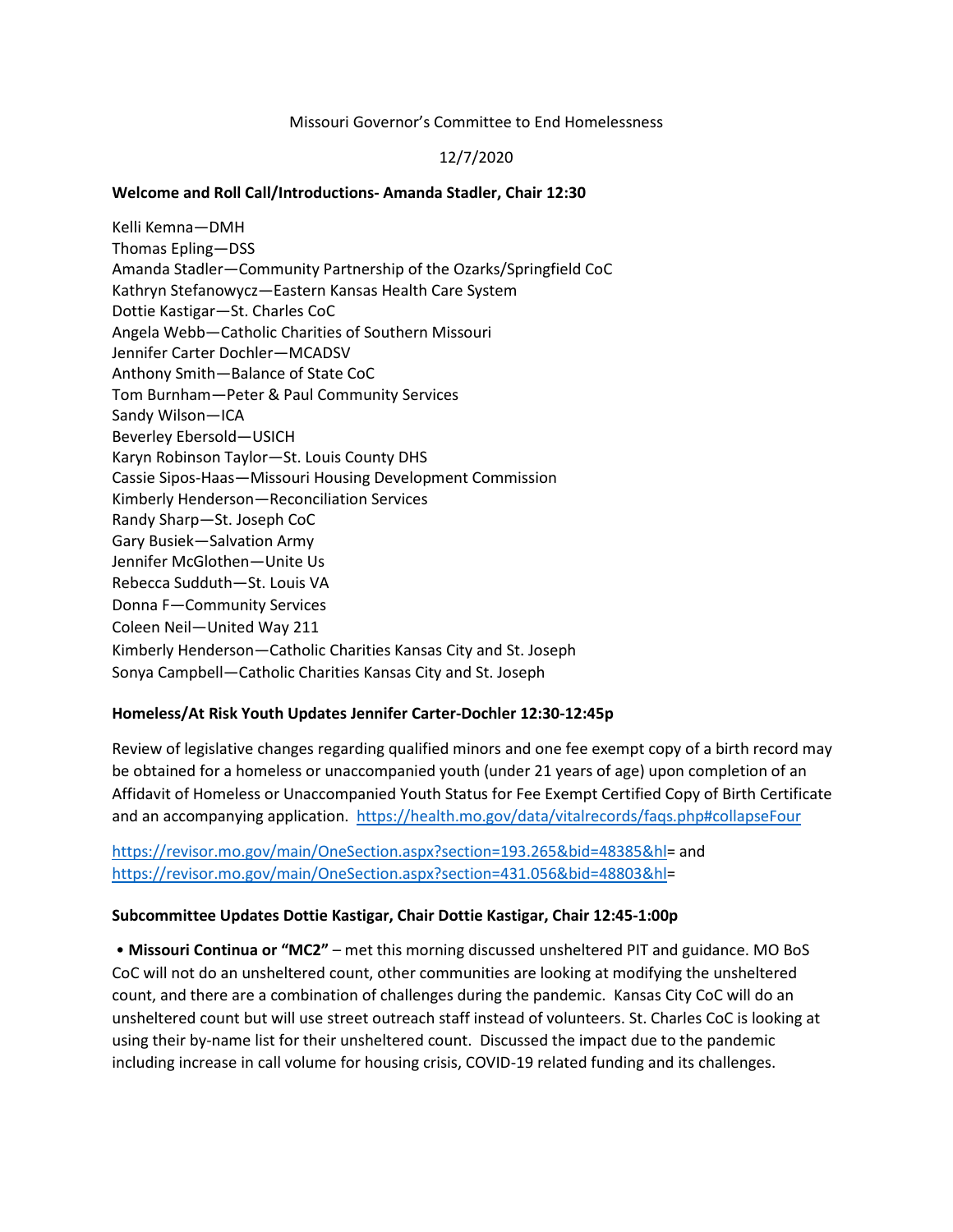• **GCEH Warming and Cooling** – has not met but had a lengthy conversation at MC2 regarding what CoCs are doing to address the issues. Many day shelters, businesses, libraries, etc., are not available to the public as they normally are, it appears all CoCs are struggling with this issue. Amanda said the group has worked on a toolkit which is available on the GCEH website. We do not have good numbers for all of the people that may utilize informal day warming centers. It may be helpful to get accurate numbers for that utilization. The homelessness study numbers can be found at [http://www.mhdc.com/ci/Missouri%20Homelessness%20Study\\_Final\\_11.18.19.pdf](http://www.mhdc.com/ci/Missouri%20Homelessness%20Study_Final_11.18.19.pdf)

• **Written Standards** – Cassie said that Emergency Shelter Group met Dec. 3, meeting scheduled for 17. St. Joe, Springfield, St. Charles, St. Louis, would like people from other areas in the state to participate.

# **Old Business 1:00p – 1:20p, Amanda Stadler, Chair**

• Motion to approve October meeting minutes – Tom motioned to approve the October GCEH meeting minutes, Sarah seconded, unanimous approval, no abstentions.

• Impediments to Fair Housing Presentation – has been uploaded to the website.

• Engaging New GCEH Partners – asked for new attendees to introduce themselves: Donna F from Community Services, Coleen Neil from United Way 211, Jennifer McGlothen from Unite Us, Kimberly Henderson, Sonya Campbell from CCKC and St. Joseph, and Bev Ebersold from USICH is here instead of Bob Pulster (retired). Should we bring in public safety, disaster preparedness or other parties to inform them about the challenges we are facing this winter? During previous discussions, cold weather was not considered a "disaster" that could utilize Red Cross or other similar services. Amanda will try to connect with a SEMA representative. We should invite someone from the Missouri Hospital Association. Jennifer will reach out to the contacts that she has within MHA. It could be appealing to new members if there are official appointments by the Governor. Do we need to renew our standing as a committee? We believe it may expire this year. Amanda reached out to Kyle a month ago, but has not received a response. Amanda will reach out again today. Jennifer will send the previous renewal to Amanda.

# **New Business 1:20-1:35**

• Point in Time Date – The GCEH normally adopts one date for the entire state. St. Joseph CoC does not want to set a statewide date because of all of the waivers. Sandy would like a decision on the sheltered count for the entire state. Sandy Wilson motioned that Jan 27, 2021, be the new PIT sheltered count date, Randy seconded. Unanimous approval by consensus, no abstentions. January 27, 2021, is the sheltered PIT date.

There is hope the legislature will pass something allowing us to bypass the NOFA process this year.

- 2021 Meeting Schedule GCEH will continue meeting bi-monthly.
- Other Items nothing

# **Member Announcements/Updates All 1:35p-1:45p**

MHDC ESG 2021 has started, MO HIP training is next week, 12/18/20. We need more agencies to apply for CARES Act funding. Agencies can submit another application for CARES funding if they would like to